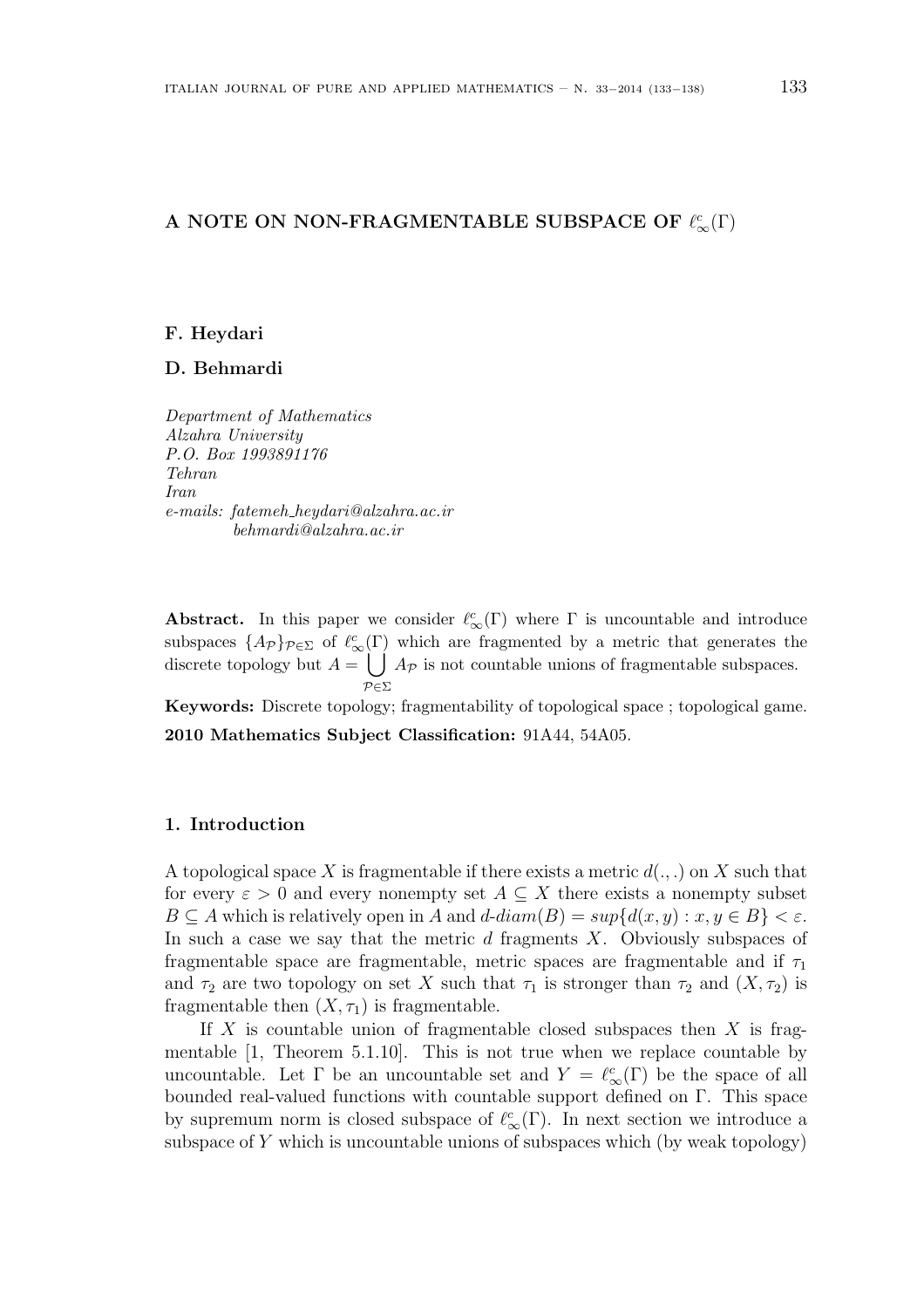are fragmentable by discrete metric but the space is not even countable unions of fragmentable spaces.

In [6] the following topological game was used to characterize the fragmentability of the space X. Two player  $A$  and  $B$  alternatively select subset of X. The player A starts the game by choosing some nonempty subset  $A_1$  of X, then the player B– chooses some nonempty relatively open subset  $B_1$  of  $A_1$ . Then again A selects an arbitrary nonempty subset  $A_2 \subseteq B_1$  and  $\mathcal B$  responds by choosing some nonempty relatively open subset  $B_2$  of  $A_2$ . Continuing this alternative selection of sets the two players generate a sequence of sets

$$
A_1 \supseteq B_1 \supseteq A_2 \supseteq B_2 \supseteq \cdots
$$

which we call a play and denote by  $p = (A_i, B_i)_{i \geq 1}$ . We say that the player B which we can a play and denote by  $p = (A_i, D_i)_{i \geq 1}$ . We say that the player  $D$  is winner whenever the set  $\bigcap A_i = \bigcap B_i$  contains at most one point, otherwise  $i \geq 1$  $i \geq 1$ 

the player  $A$  is winner. A strategy  $w$  for the player  $B$  is a mapping which assigns to each partial play,  $A_1 \supseteq B_1 \supseteq A_2 \supseteq B_2 \supseteq \cdots \supseteq A_k$ , some nonempty set  $B_k = w(A_1, B_1, ..., A_k)$  which is relatively open subset of  $A_k$ .

We call the play  $p = (A_i, B_i)_{i \geq 1}$ , a w-play if,  $B_i = w(A_1, B_1, \ldots, A_i)$  for every  $i \geq 1$ . The strategy w is a winning strategy for B if, the player B wins every w-play. We denote such a game by  $G_f$ .

The following theorem determines the relation between fragmentability and topological game:

**Theorem 1.1** [6, Theorem 1.1] The topological space X is fragmentable if and only if the player  $\mathcal B$  has a winning strategy for the game  $G$ .

The following theorem is proved in [7, Lemma 3] about spaces which are countable unions of fragmentable spaces:

**Theorem 1.2** If X is countable unions of fragmentable subspaces then there exists a strategy w for the player  $\mathcal B$  in the game  $G$  such that for every w-play exists a strategy w for the set  $p = (A_i, B_i)_{i \geq 1}$  the set  $\bigcap$  $i \geq 1$  $B_i$  contains at most countable point.

Let  $\tau_1, \tau_2$  be two (not necessarily distinct) topologies on the set X. We say that  $(X, \tau_1)$  is fragmented by a metric d which majorizes the topology  $\tau_2$  if the topology generated by d is stronger than or equal to the topology  $\tau_2$ .

**Theorem 1.3** [5, Theorem 1.2] Let  $\tau_1, \tau_2$  be two (not necessarily distinct) topologies on the set X. The space  $(X, \tau_1)$  is fragmented by a metric d which majorizes  $\tau_2$  if and only if there exists a strategy w for the player  ${\mathcal B}$  in the game  $G$  in  $(\tau_2$  if and only if there exists a strategy w for the player **B** in the game G in  $(X, \tau_1)$  such that, for every w-play  $p = (A_i, B_i)_{i \geq 1}$  either  $\bigcap A_i = \bigcap B_i = \emptyset$  or  $i\geq 1$   $i\geq 1$ 

 $i \geq 1$  $B_i = \{x\}$  for some  $x \in X$ , and for every  $\tau_2$ -open set U that contains x, there exists some integer  $k > 0$  with  $B_k \subseteq U$ .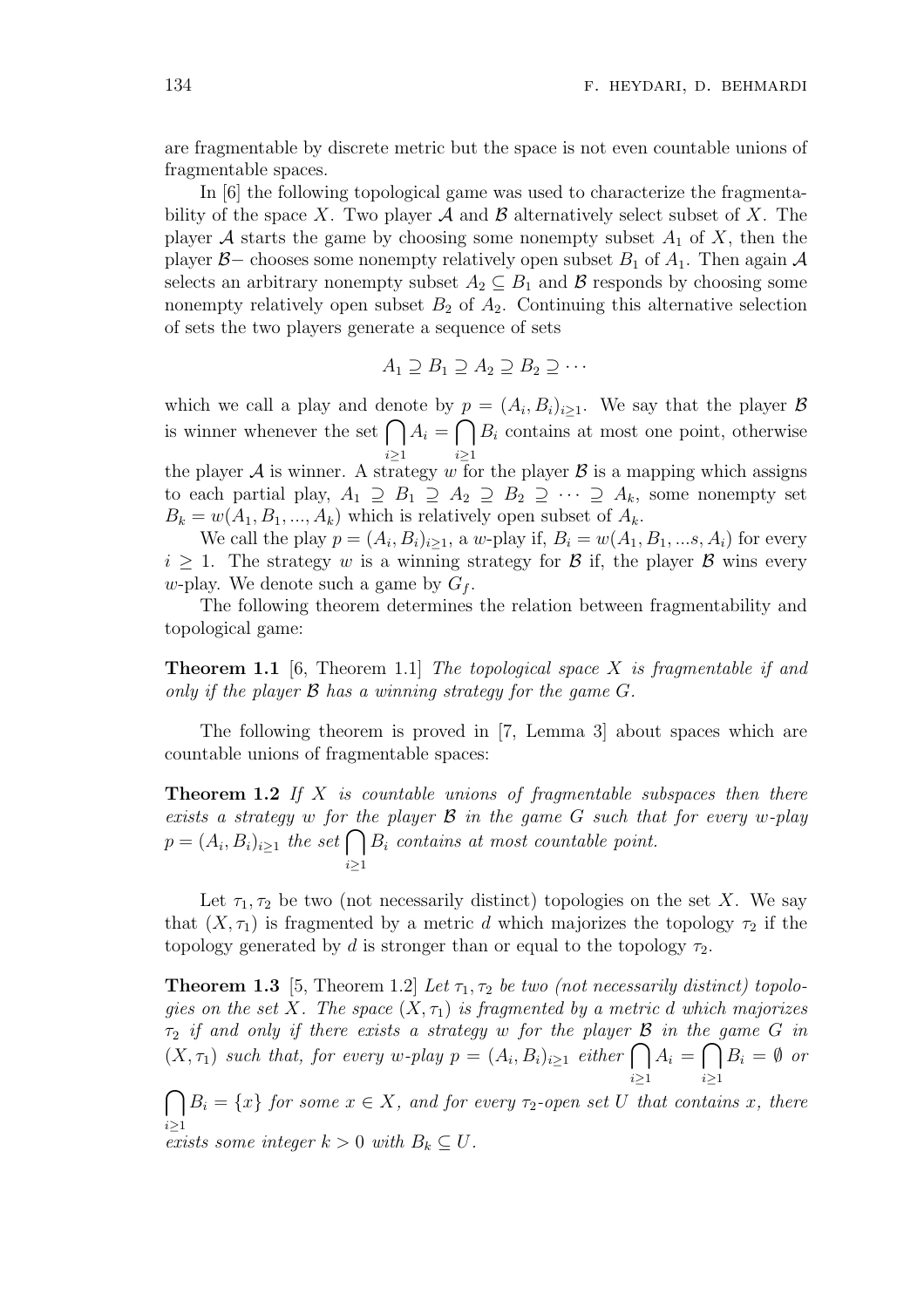Let  $(X, \tau)$  be a topological space which fragmented by metric d. By use of recent Theorem we can determine that d generates the topology  $\tau$  or not.

In general, d does not generate the topology  $\tau$ . For example  $(X = \ell_{\infty}, weak)$ is fragmentable since  $(B_X, weak^*)$  is metrizable and  $X = \int nB_X$  but it is proved  $n \in \mathbb{N}$ 

in [4, Example 3.2] that this space is not fragmented by a metric which majorizes the weak topology.

If the topology on X is discrete then obviously X is fragmented by each metric on it and then  $X$  is fragmented by a metric which generates the discrete topology.

#### 2. Results

P∈Σ

Let  $x \in Y = \ell_{\infty}^{c}(\Gamma)$ ,  $supp(x) = {\alpha \in \Gamma : x(\alpha) \neq 0}, A = {x \in \ell_{\infty}^{c}(\Gamma) : x(\alpha) = 1}$ ,  $\alpha \in supp(x)\}.$ 

Let  $\Sigma$  be the collection of all partitions of  $\Gamma$  such that, for each partition  $P \in \Sigma$ , if  $I \in \mathcal{P}$ , then I is countable.

Let  $P \in \Sigma$ , define  $A_{\mathcal{P}} = \{x \in A : supp(x) = I, \text{ for some } I \in \mathcal{P}\}\$ , obviously  $A =$  $A_{\mathcal{P}}$ .

**Theorem 2.1** If  $\mathcal{P} \in \Sigma$  then  $(A_{\mathcal{P}}, weak)$  is discrete.

**Proof.** Let  $x_0 \in A_{\mathcal{P}}$ . We show that  $(\{x_0\}, weak)$  is open in  $A_{\mathcal{P}}$ .

If  $\alpha \in supp(x_0)$ , then  $x_0(\alpha) = 1$  and  $x(\alpha) = 0$  for other  $x \in A_{\mathcal{P}}$ , that implies  $x_0 \notin \overline{A_P \setminus \{x_0\}}$ . Therefore, there exists  $f \in Y^*$  such that  $f(x_0) = 1$  and  $f(x) = 0$ for other  $x \in A_{\mathcal{P}}$ . Put  $B = \{x \in A_{\mathcal{P}} : |f(x - x_0)| < \frac{1}{2}\}$  $\frac{1}{2}$ . *B* is open in  $A_{\mathcal{P}}$  by weak topology and contains just  $x_0$ .

For every  $\mathcal{P} \in \Sigma$ , the set  $A_{\mathcal{P}}$  by weak topology is closed in A. Theorem 2.1 implies the following theorem:

**Theorem 2.2** If  $\mathcal{P} \in \Sigma$  then  $(A_{\mathcal{P}},$  weak) is fragmented by a metric which generates the discrete topology.

It is proved in [2, Theorem 3.1] that  $(A, weak)$  is not fragmentable. By use of property of  $Y^*$ , we show that  $(A, weak)$  is not countable unions of fragmentable subspaces.

**Lemma 2.3** Let  $\Gamma_1$  be an uncountable subset of  $\Gamma$  and  $y \in Y^*$ , then there exists an uncountable subset  $J_y(\Gamma_1)$  of  $\Gamma_1$  such that  $y(x) = 0$  for each  $x \in A$  where  $supp(x) \subseteq J_{\nu}(\Gamma_1)$ .

**Proof.** It is proved in [3] that for  $y \in Y^*$ , there exists a countable subset  $I_y$  of  $\Gamma$  such that  $y(x) = 0$  for  $x \in A$  where  $supp(x) \subseteq I_y^c$ . If  $J_y(\Gamma_1) = \Gamma_1 \cap I_y^c$ , then  $y(x) = 0$ , for  $x \in A$  where  $supp(x) \subseteq J_y(\Gamma_1)$ .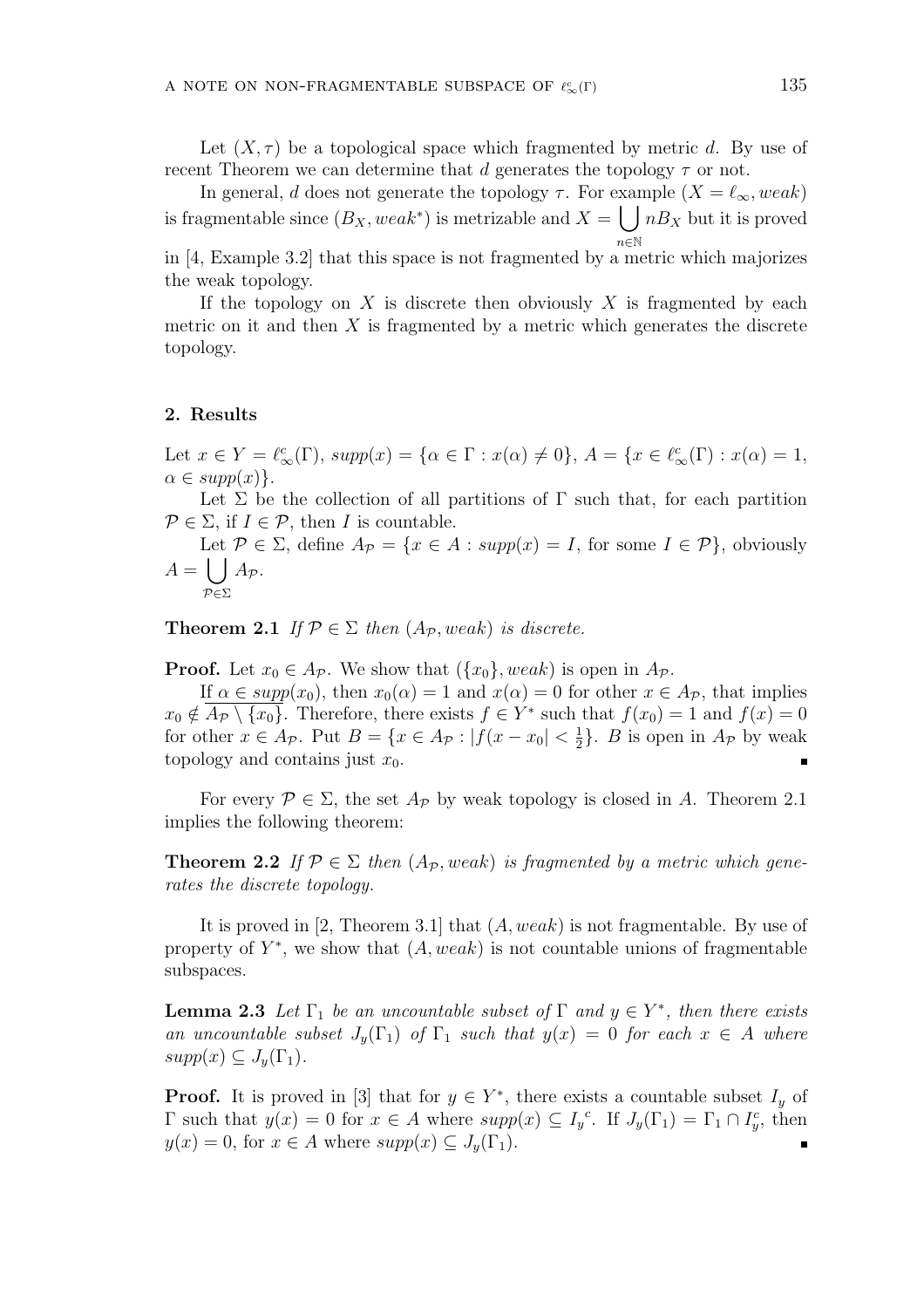$\blacksquare$ 

Corollary 2.4 Let  $\Gamma_1 \subseteq \Gamma$  be uncountable and  $y_1, y_2, \ldots, y_n \in Y^*$ , then there exists an uncountable subset  $J_{y_1y_2...y_n}(\Gamma_1)$  of  $\Gamma_1$  such that

$$
y_1(x) = y_2(x) = \cdots = y_n(x) = 0 \text{ for each } x \in A,
$$

where

$$
supp(x) \subseteq J_{y_1y_2...y_n}(\Gamma_1).
$$

**Proof.** We get  $J_1 = J_{y_1}(\Gamma_1)$  and  $J_2 = J_{y_2}(J_1)$  and continue this process to get

$$
J_n = J_{y_n}(J_{n-1}).
$$

Put  $J_{y_1y_2...y_n}(\Gamma_1)=J_n$ , then

$$
y_1(x) = y_2(x) = \cdots = y_n(x)
$$
, for  $x \in A$ ,

where

$$
supp(x) \subseteq J_{y_1y_2\cdots y_n}(\Gamma_1).
$$

Theorem 2.5 (A, weak) is not countable unions of fragmentable subspaces.

**Proof.** By Theorem 1.2 it is enough to show that there exists a play  $p =$ **Proof.** By Theorem 1.2 it is enough to show that there exists a play  $p = (A_i, B_i)_{i \geq 1}$  in the game G such that  $\bigcap B_i$  has uncountable point. Let player A  $i \geq 1$ select  $A_1 = A$  and player  $\beta$  select non-empty and relatively open subset  $B_1 \subseteq A_1$ . Let  $x_1 \in B_1$ , then there are  $y_{11}, y_{12}, ..., y_{1n_1} \in Y^*$  and  $\varepsilon_1 > 0$  such that  $B'_1 \subseteq B_1$ , where  $B'_1 = \{x \in A_1 : |y_{11}(x-x_1)| < \varepsilon_1, ..., |y_{1n_1}(x-x_1)| < \varepsilon_1\}$ . Put  $I_1 = supp(x_1)$ and  $J_1 = J_{y_{11}y_{12}\cdots y_{1n_1}}(I_1^c)$ . Let

$$
A_2 = \{x \in B'_1 : I_1 \subseteq supp(x) \subseteq I_1 \cup J_1\}.
$$

Let  $B_2 \subseteq A_2$  (non-empty and relatively open) be selected. Let  $x_2 \in B_2$ , then there are  $y_{21}, y_{22}, ..., y_{2n_2} \in Y^*$  and  $\varepsilon_2 > 0$  such that  $B'_2 \subseteq B_2$  where

$$
B_2' = \{x \in A_2 : |y_{21}(x - x_2)| < \varepsilon_2, ..., |y_{2n_2}(x - x_2)| < \varepsilon_2\}.
$$

Put  $I_2 = supp(x_2)$  and  $J_2 = J_{y_{21}y_{22}\cdots y_{2n_2}}(I_2^c \cap J_1)$ . Let

$$
A_3 = \{x \in B_2' : I_2 \subseteq supp(x) \subseteq I_2 \cup J_2\}.
$$

We get  $B'_3$  similarly. Following this process, in m'th stage we have  $I_m = supp(x_m)$ and  $J_m = J_{y_{m1}y_{m2...y_{mn_m}}} (I_m^c \cap J_{m-1})$  and

$$
A_m = \{ x \in B'_{m-1} : I_m \subseteq supp(x) \subseteq I_m \cup J_m \}.
$$

We have

$$
I_1 \subseteq I_2 \subseteq \cdots \subseteq I_m \subseteq \cdots, J_1 \supseteq J_2 \supseteq \cdots \supseteq J_m \supseteq \cdots.
$$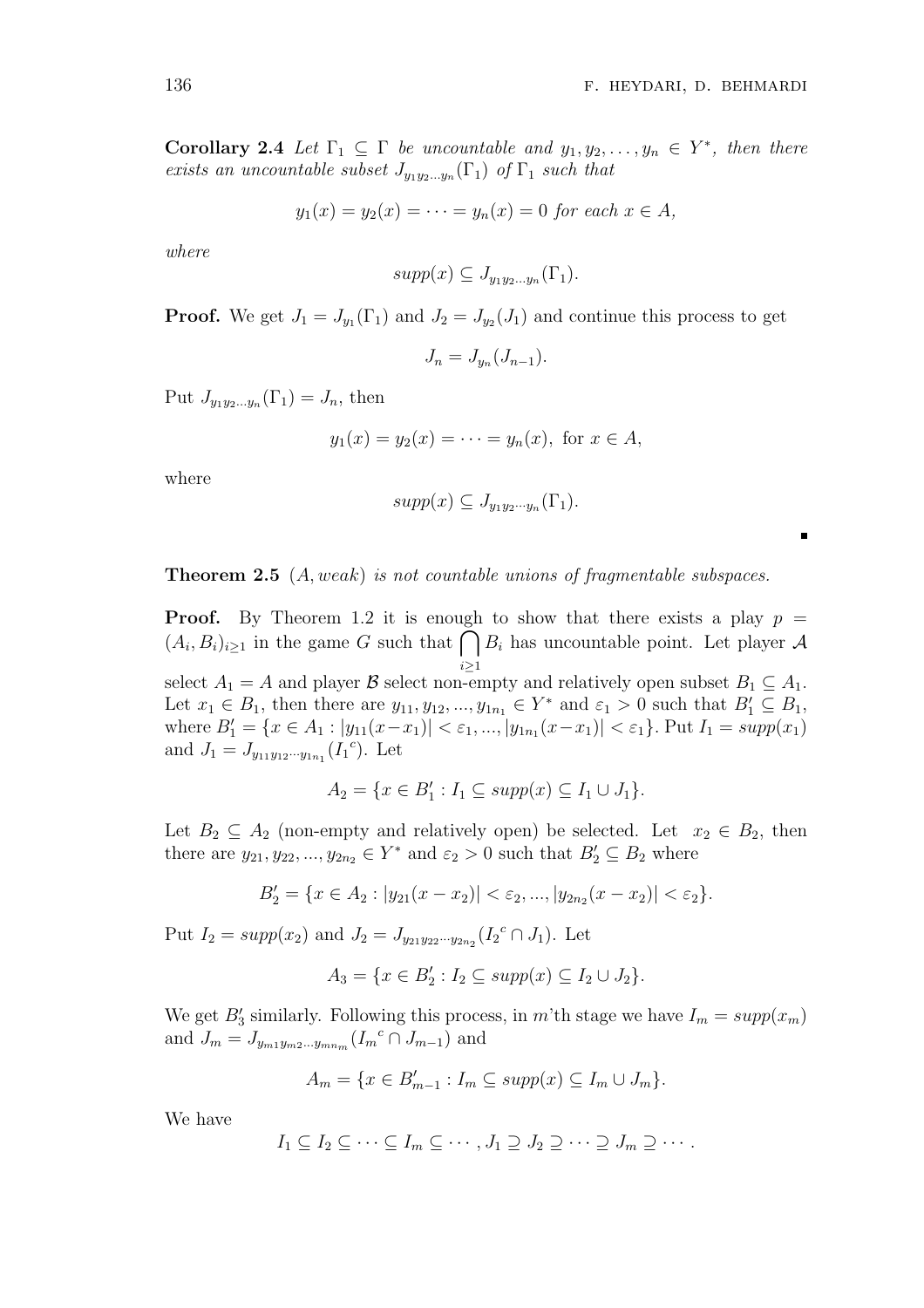Since  $I_n$  and  $J_n \setminus J_{n+1}$  are countable for each  $n \in \mathbb{N}$ ,  $\overline{a}$ . n∈N  $I_n$ !<br>} is countable and  $J$  is uncountable where  $J =$  $\overline{\phantom{a}}$ n∈N  $J_n$ . For each  $n \in \mathbb{N}$ , we have  $I_n \cap J_n = \emptyset$ , then

$$
\left(\bigcup_{n\in\mathbb{N}}I_n\right)\cap\left(\bigcap_{n\in\mathbb{N}}J_n\right)=\varnothing.
$$

Let  $x \in A$  such that  $x(\alpha) = 1$ , for every  $\alpha \in A$ n∈N  $I_n$  and for one  $\alpha \in J$  and  $x(\alpha) = 0$ , for other  $\alpha$ . We have  $x = x_1 + x'_1$  where  $x'_1 \in A$  and  $supp(x'_1) \subseteq J_1$ . Then  $y_{1i}(x-x_1) = y_{1i}(x_1') = 0$ , for each  $1 \le i \le n_1$ , that follows  $x \in B_1'$  and  $x \in A_2$ . Also we have  $x = x_2 + x'_2$ , where  $x'_2 \in A$  and  $supp(x'_2) \subseteq J_2$ , then  $y_{2i}(x - x_2) = y_{2i}(x_2') = 0$ , for each  $1 \le i \le n_2$ , that follows  $x \in B_2'$  and  $x \in A_3$ . By continuing this process we have  $x \in A_n$  for each  $n \in \mathbb{N}$ , then

$$
x \in \bigcap_{n \in \mathbb{N}} A_n.
$$

Since  $J$  is uncountable, there are uncountable choices for  $x$ , then

$$
\bigcap_{n\in\mathbb{N}}A_n=\bigcap_{n\in\mathbb{N}}B_n
$$

contains uncountable point.

Acknowledgments. The authors are grateful the anonymous referee for his/her comments and suggestions that helped us to improve this article.

## References

- [1] FABIAN M.J., *Gâteaux differentiability of convex functions and topology.* Weak Asplund spaces, A Wiley-Interscience Publication, New York: John Wiley & Sons Inc., 1997.
- [2] Giles J.R., Kenderov P.S., Moors W.B., Sciffer S.D.,, Generic differentiability of convex functions on the dual of a Banach space, Pacific J. Math., 172 (2) (1996), 413–431.
- [3] HANSELL R.W., JAYNE J.E., TALAGRAND M., First class selectors for weakly upper semicontinuous multivalued maps in Banach spaces, J. Reine Angew. Math., 361 (1985), 201–220.
- [4] Jayne J.E., Namioka I., Rogers C.A., Fragmentability and σfragmentability, Fund. Math., 143 (1993), 207–220.